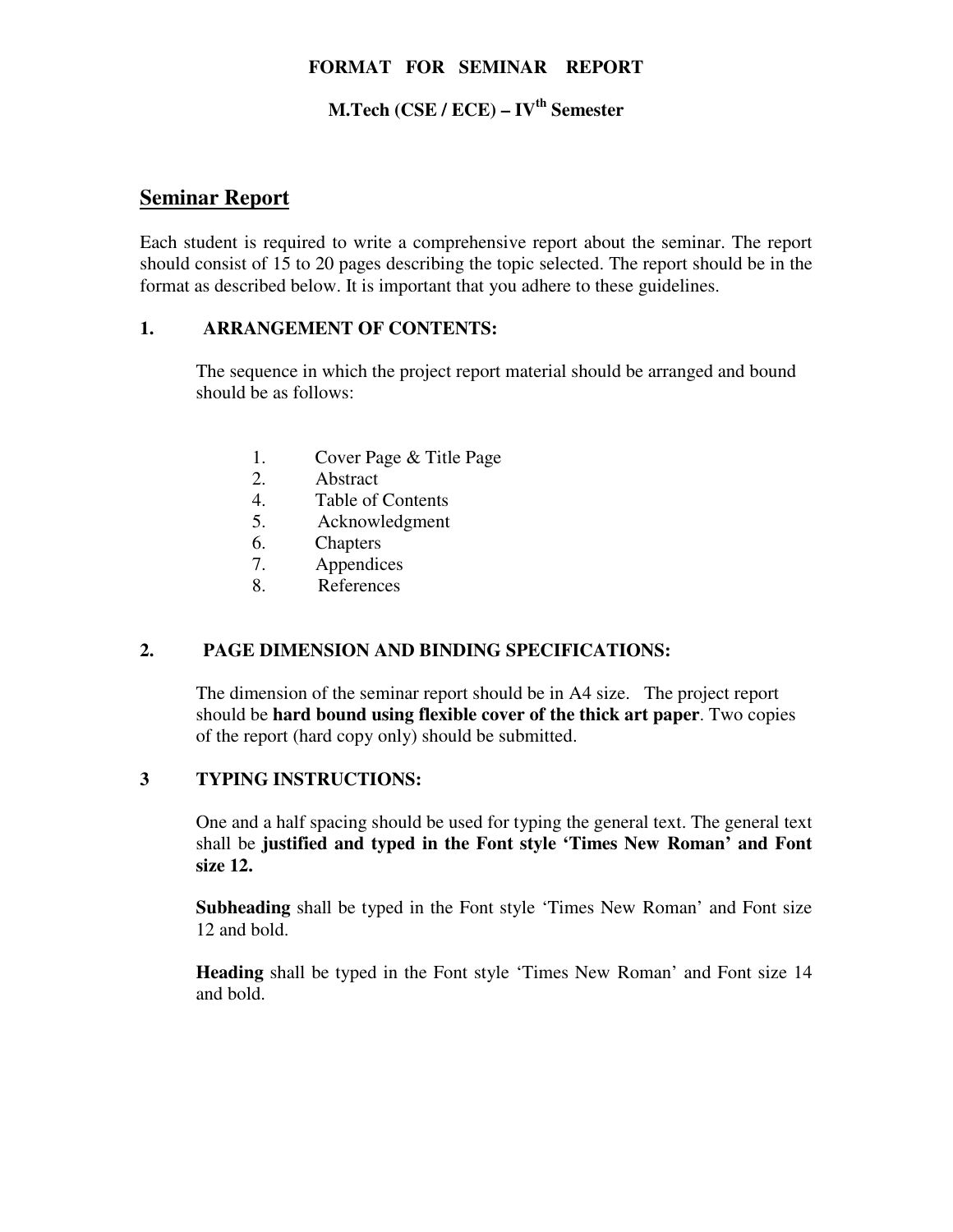### **3. PREPARATION FORMAT:**

- **3.1 Cover Page & Title Page**  A specimen copy of the Cover page & Title page of the project report are given in **Appendix 1.**
- **3.2 Abstract** Abstract should be one page synopsis, it should summarize the aims, conclusions and implications of the topic of your seminar, typed with double line spacing, Font Style Times New Roman and Font Size 14.
- **3.3** Table of Contents The table of contents should list all material following it as well as any material, which precedes it. The page numbers of which are in lower case Roman letters. One and a half spacing should be adopted for typing the matter under this head. A specimen copy of the Table of Contents of the project report is given in **Appendix 3.**
- **3.4 Chapters –** The chapters may be broadly divided into 3 parts (i) Introductory chapter i.e. developing the main theme of the topic (ii) Literature review of the topic selected (iii) and Summary or Conclusions

 The main text will be divided into several chapters and each chapter may be further divided into several divisions and sub-divisions.

- $\triangle$  Each chapter should be given an appropriate title.
- $\mathbf{\hat{P}}$  Tables and figures in a chapter should be placed in the immediate vicinity of the reference where they are cited.
- **3.5 Appendices**  Appendices are provided to give supplementary information, which is included in the main text may serve as a distraction and cloud the central theme.
	- Appendices should be numbered using Arabic numerals, e.g. Appendix 1, Appendix 2, etc.
	- Appendices, Tables and References appearing in appendices should be numbered and referred to at appropriate places just as in the case of chapters.
	- Appendices shall carry the title of the work reported and the same title shall be made in the contents page also.
- **3.6 List of References** –The listing of references should be typed 2 spaces below the heading "REFERENCES" in alphabetical order in single spacing left – justified. Should be numbered consecutively (in square [] brackets, throughout the text and should be collected together in the reference list at the end of your report. The references should be numbered in the order they are used in the text. The name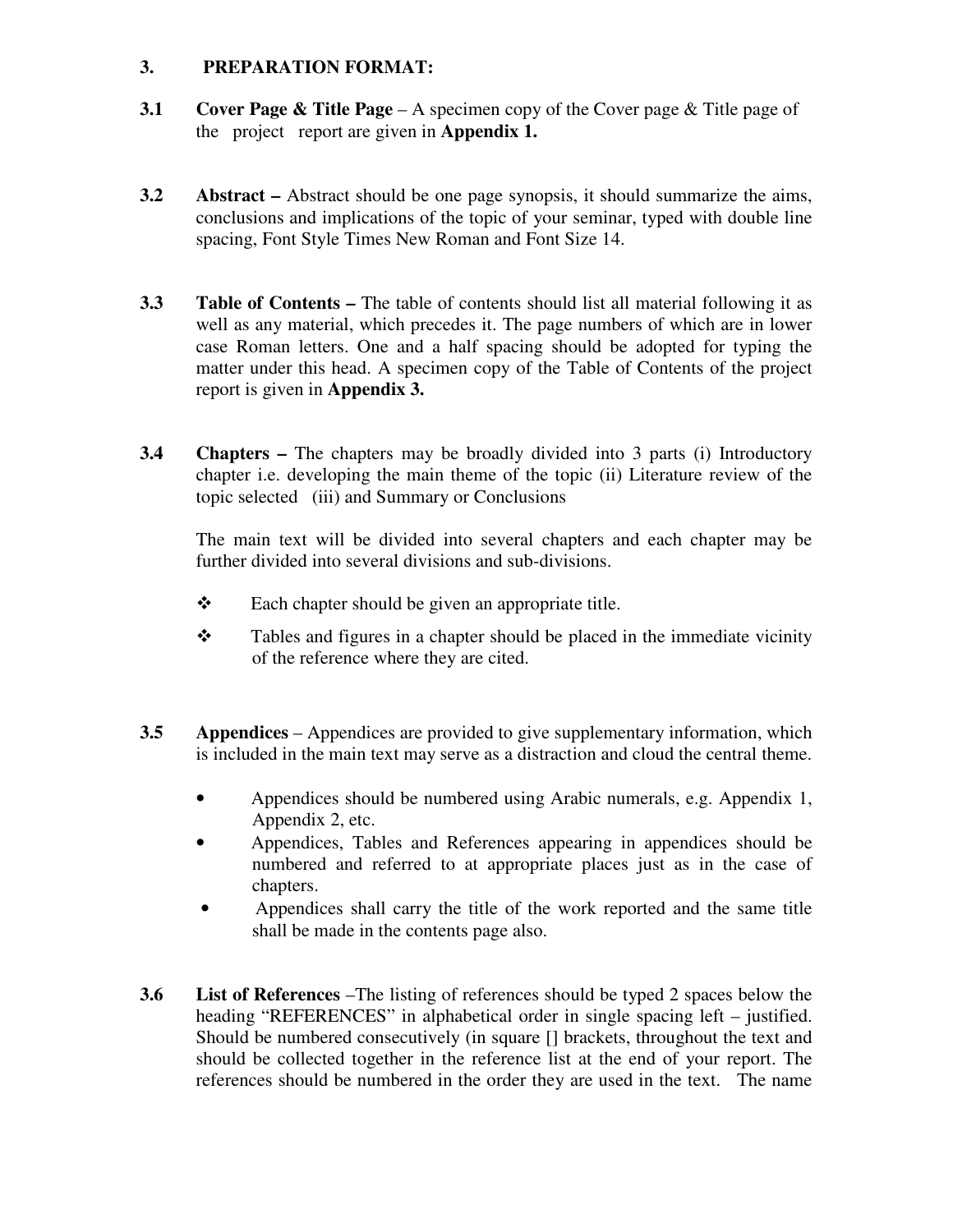of the author/authors should be immediately followed by the year and other details.

A typical illustrative list given below relates to the citation example quoted above.

#### **REFERENCES**

- [1]. Ariponnammal, S. and Natarajan, S. (1994) 'Transport Phonomena of Sm Sel – X Asx', Pramana – Journal of Physics Vol.42, No.1, pp.421-425.
- [2]. Barnard, R.W. and Kellogg, C. (1980) 'Applications of Convolution Operators to Problems in Univalent Function Theory', Michigan Mach, J., Vol.27, pp.81–94.
- [3]. Shin, K.G. and Mckay, N.D. (1984) 'Open Loop Minimum Time Control of Mechanical Manipulations and its Applications', Proc.Amer.Contr.Conf., San Diego, CA, pp. 1231-1236.

**\* \* \* \* \***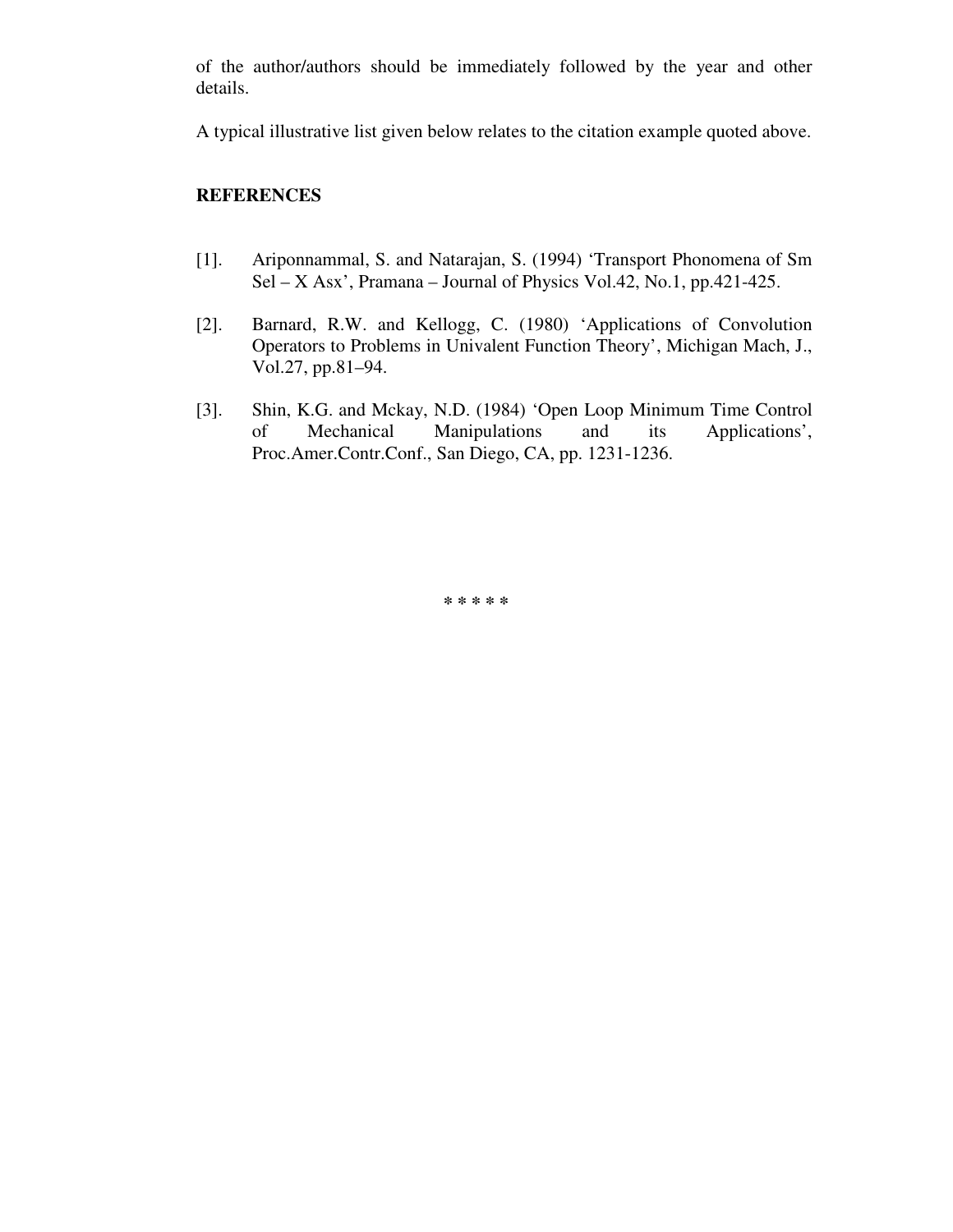#### **APPENDIX 1**

(A typical Specimen of Cover Page & Title Page)

## **TITLE OF SEMINAR**

**<Font Size 22><BOLD><Centralized>** 

**A Seminar Report**  <Font Size 14>><BOLD><Centralized>

*Submitted by*  <Font Size 14><Italic>><BOLD><Centralized>

## **NAME OF THE CANDIDATE**

<Font Size 16>><BOLD><Centralized>

### *in partial fulfillment for the award of the degree*

*of*  <Font Size 14><1.5 line spacing><Italic>><BOLD><Centralized>

## **NAME OF THE DEGREE**

<Font Size 16>><BOLD><Centralized>

**IN BRANCH OF STUDY** 

<Font Size 14><BOLD><Centralized>

**At** 



## **PTU REGIONAL CENTRE**

## **D.A.V INSTITUTE OF ENGINEERING & TECHNOLOGY**

## **JALANDHAR**

 <Font Size 16>><BOLD><Centralized> **MONTH & YEAR** 

<Font Size 14>><BOLD><Centralized>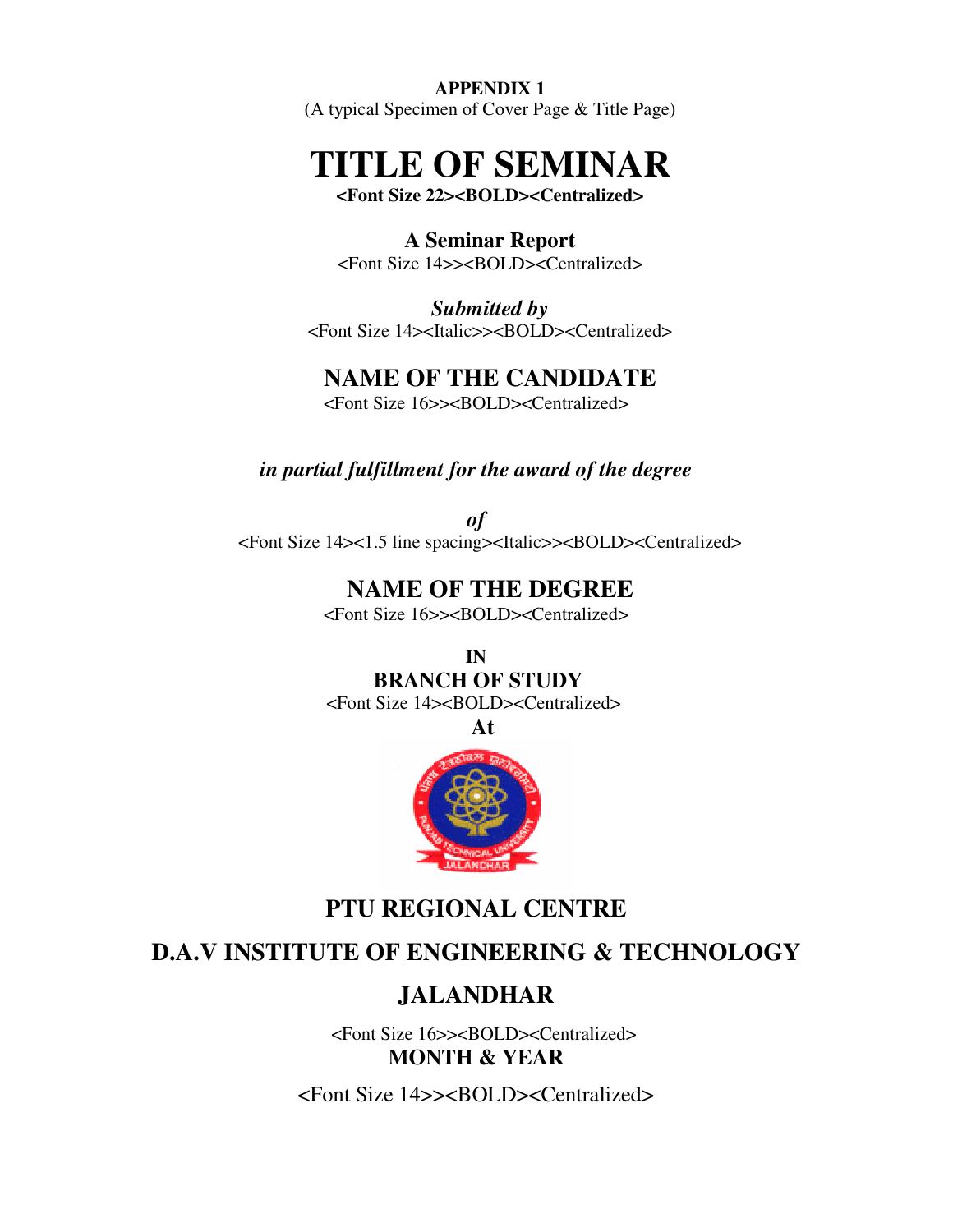# **SPECIMEN PERFORMANCE ASPECTS OF ARTIFICIAL INTELLIGENT NETWORK**

**A SEMINAR REPORT** 

*Submitted by* 

**Mr. XYZ** 

*in partial fulfillment for the award of the degree* 

*of* 

## **MASTER OF TECHNOLOGY**

**IN** 

## **COMPUTER SCIENCE & ENGINEERING**

**At** 



## **PTU REGIONAL CENTRE D.A.V INSTITUTE OF ENGINEERING & TECHNOLOGY JALANDHAR**

**MAY 2006**